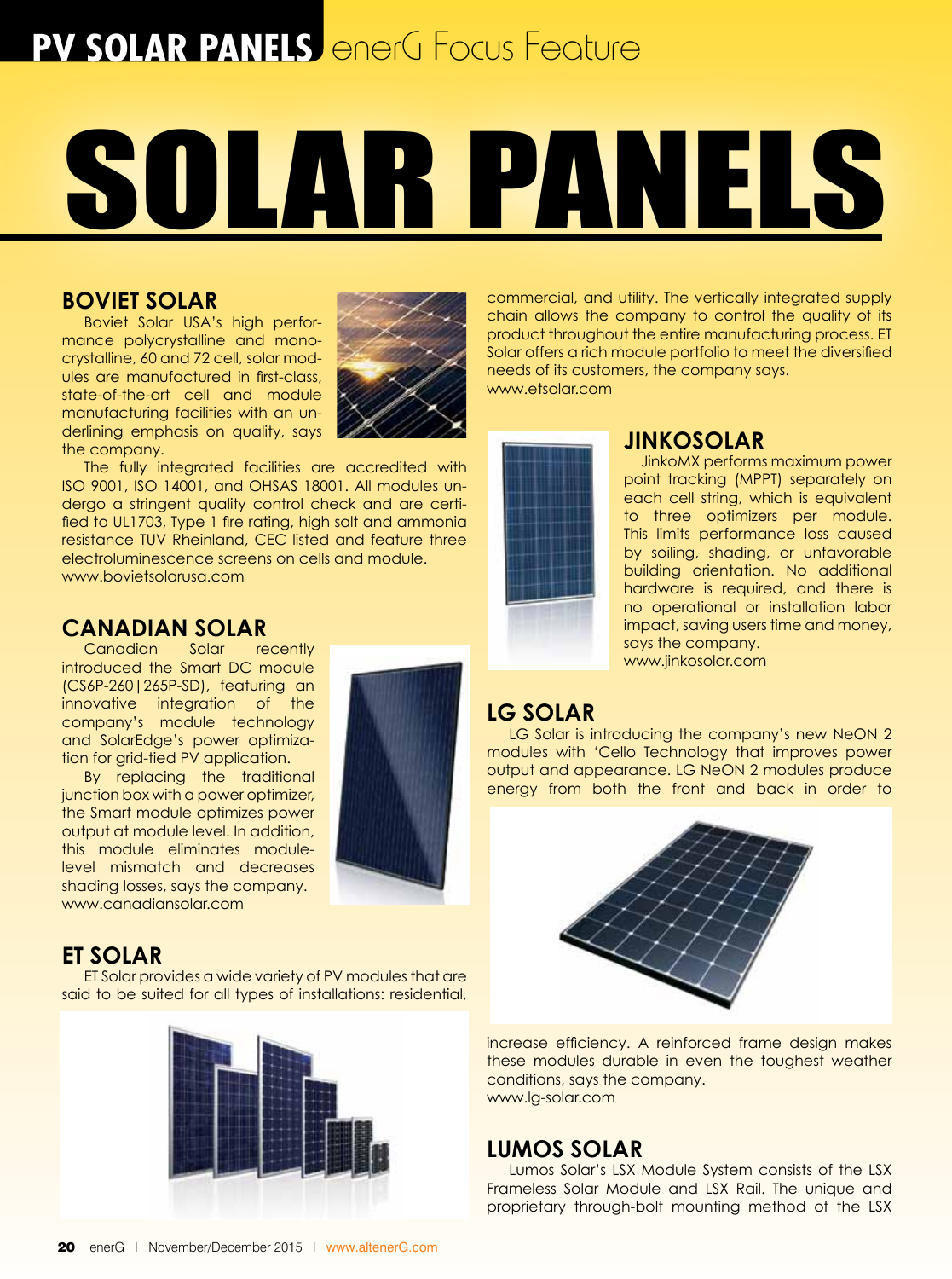

Module System results in a sleek, low-profile installation, which is most often used in overhead or building integrated applications. LSX blends solar power generation with functionality and architectural aesthetics. www.lumossolar.com

#### **REC Solar**

The REC TwinPeak solar panel features 120 half-cut multicrystalline cells, four busbars, passivated emitter rear cell (PERC) technology, and a split junction box to provide enhanced reliability and performance for residential, commercial, and industrial markets. The panel is rated up to a 280 watt peak, delivering high power output (nearly 10 Wp) per module.



www.recgroup.com

#### **Solar Frontier**

Solar Frontier's CIS modules generate higher energy yield (kWh/kWp) in real-world conditions than conventional crystalline modules, the company says. They are precision manufactured in Japan using fully automated production lines. Solar Frontier has shipped three GW of its modules to date, including modules for an award-winning 82.5-MW project in Southern California. www.solar-frontier.com

## What's in *YOUR* LAMINATOR?



**Choose Quality Steinbach Materials and Lower Your Production Costs!**

- **· EVA-resistant Lamibran® Diaphragm**
- **· Top quality solid silicone diaphragms**
- **· Premium PTFE-coated release sheet and transport belt materials.**



**SmartechOnline.com 704 362 1922**

*to page 22*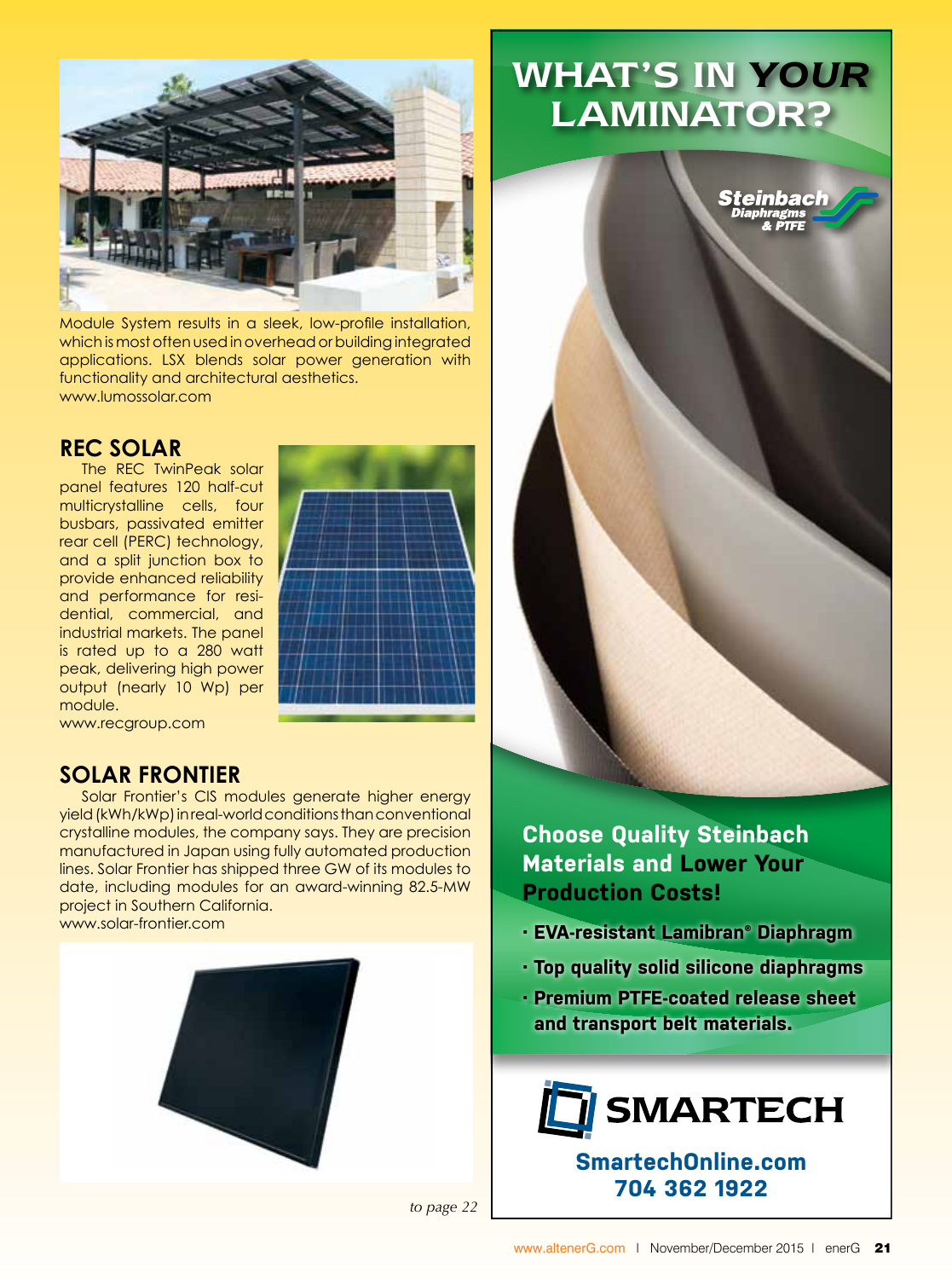## **PV SOLAR PANELS** enerG Focus Feature

*from page 21*

#### **Solarland USA**

Solarland USA now offers C1D2 certified panels. These panels can be utilized in Groups A, B, C & D, T3 hazardous environments. These panels are all 12VDC nominal and offered in various configurations, ranging in power output from 12W to 150W.

www.solarlandusa.com



#### **SoloPower Systems**

SoloPower Systems' SP3 PV module is a flexible ultralightweight CIGS photovoltaic product, fully manufactured in the U.S., in Portland, Oregon. It is easily configured for multiple adhesive applications, enabling rapid installation and low-cost system integration with a wide variety of roof substrates such as EPDM, TPO, and PVC.

www.solopower.com



#### **Suntech**

The average mass production cell efficiency of Suntech's HyPro solar module can reach 20.5%, the company says. The module sustains higher power output at 200W/m2 compared to conventional modules in weak lighting conditions. The HyPro has a lower probability of microcracks and hotspots, making the modules less susceptible to malfunctions that lead to significant power degradation. www.suntech-power.com



#### **tenKsolar**

The tenK PV module cells are wired in a matrix, providing cell-level shade tolerance, eliminating hot spots, and dramatically reducing losses caused by



cell mismatches. Combining these module attributes with tenK's DUO system architecture generates up to 40 percent more energy from a solar project, says the company.

www.tenksolar.com

### **Trina Solar**

Trina Solar's DUOMAX is an industry-leading PID-resistant, reliable, and durable dual glass frameless module. The product comes with a 30-year power warranty and has low annual degradation with higher lifetime power, says the company. The 1500V system voltage allows more modules per string, thus reducing BOS costs. The DUOMAX is engineered for extreme climates. www.trinasolar.com



#### **TSEC**

TSEC focuses on the production of high efficiency and high quality crystalline silicon solar cells, modules, and solar power plant construction and operation The company's V-Series mono 280W/E series poly 260W features PIDfree solar cells with high conversion efficiency performance. There is a 25-year limited warranty on power output



and a 10-year limited warranty on workmanship Maximum load capacity is up to 112 lbs/ft<sup>2</sup> by IEC 61215 and IEC 61730, and the panels are resistant to salt mist. The panels have positive power tolerance of +5/-0 Wp. www.tsecpv.com